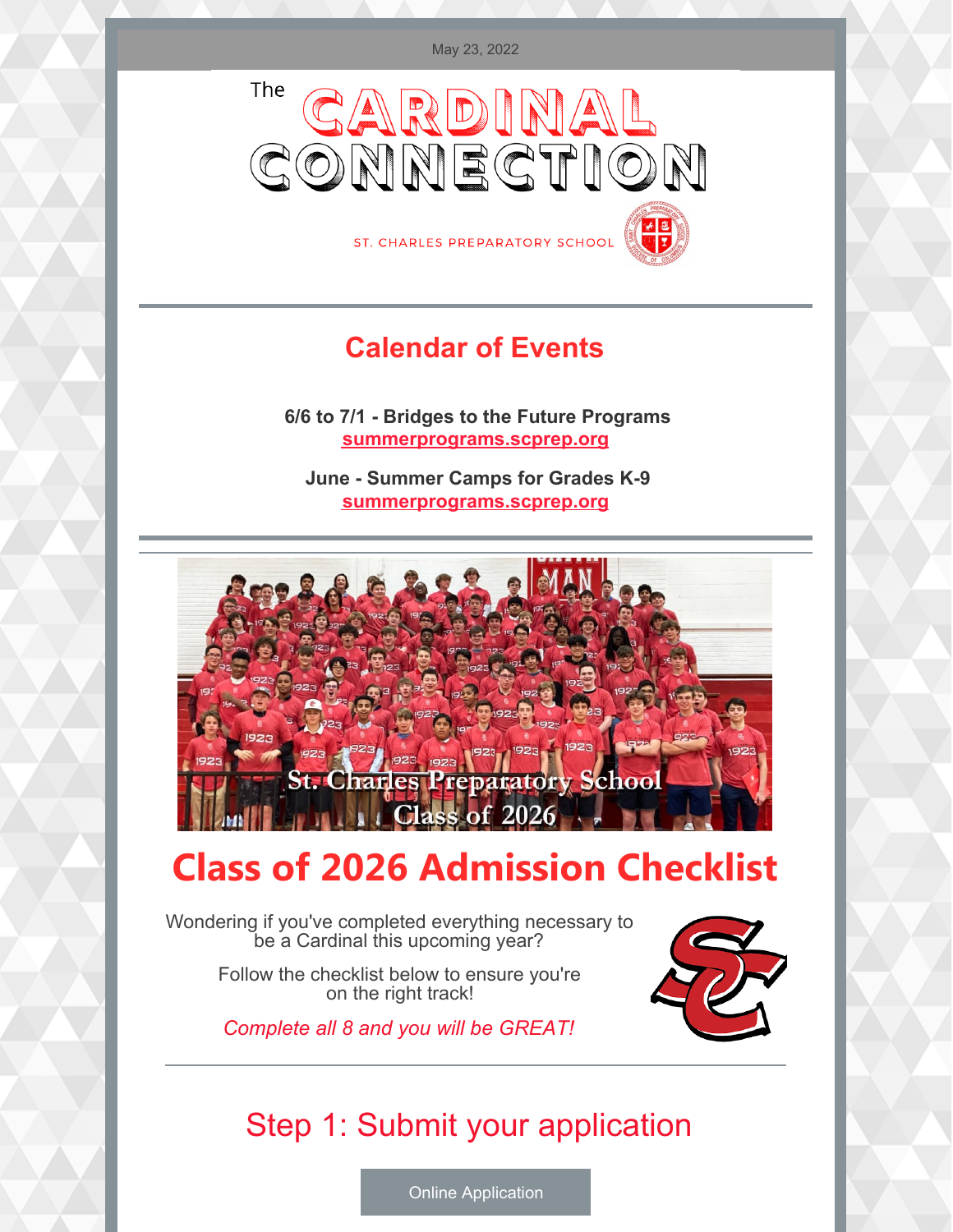#### Step 2: Send in your report card

Submit [Grades](mailto:amryan@scprep.org) Here!

Step 3: Schedule your Interview with the Adminstration Team

[Schedule](mailto:jlawler@scprep.org) Now

# **ACCEPTED: NOW WHAT?**



Step 4: Apply for Tuition Assistance (Optional)

[Apply](https://online.factsmgt.com/signin/3WQBS) Here

Step 5: Sign up for Bridges to Future Summer Classes

Summer [Programs](https://www.stcharlesprep.org/summer-camps/)

Step 6: Need a copy of your Tuition statement

Contact [Finance](mailto:tloesing@scprep.org)

Step 7: Have you Turned in your Commitment Form in order to be enrolled and schedule your classes?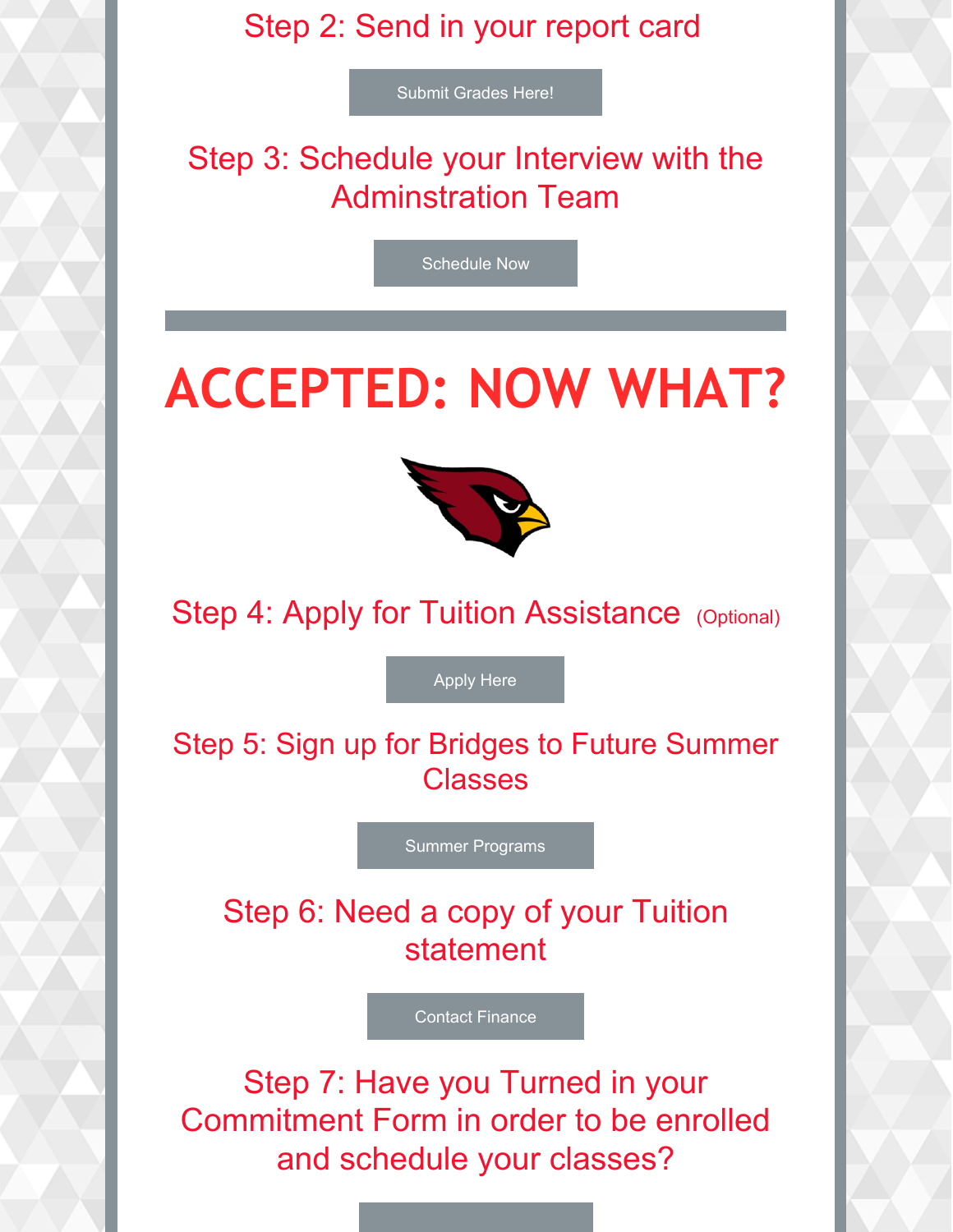### Step 8: Have you sent in your class schedule?

Submit your [Schedule](https://forms.office.com/Pages/ResponsePage.aspx?id=2RFXlv8hIkqeXLAFXGn3w3ssLVJnQWJKtbU3T_jYaMxURUZWWlQ0SjFTUkFZOVJUWlpGOEVQWVY1VC4u)

#### Competency Tests:

Competency testing is offered in a limited number of subjects which rising 9th graders may have taken in middle school. Such subjects may include Algebra I, Geometry, Algebra II, Spanish I, French I, and Latin I. If a student has already taken Algebra I in 8th grade, for example, we recommend that he take the Algebra I competency test to give himself more information about his preparedness before moving forward with Geometry as a freshman. If a student has already taken Geometry in 8th grade, he should take the Geometry competency test. These tests give the student and his parents more information about the content knowledge that the student should have already mastered before pursuing a higher-level course as a freshman.

Competency tests are offered on June 9 and June 16, at either 10:00am or 1:00pm. Register at this link: <https://www.stcharlesprep.org/summer-camps/> If you have any questions, please contact Ned Gruber at (614) 804-7230 or [ngruber@scprep.org](http://ngruber@scprep.org).



## **Bridges to the Future Program**

The **"Bridges to the Future"** courses are month-long preparation classes geared toward addressing any learning gaps and bridging their previous education with the curriculum that current 8th graders will take in the upcoming school year.

- **Algebra I Preparation** for math basics & Algebra I.
- **Latin I Preparation** for Latin I & grammar structure.
- **Writing and Grammar** reinforces parts of speech as building blocks of the English language, understanding their functions in sentences, and writing purposeful sentences and paragraphs.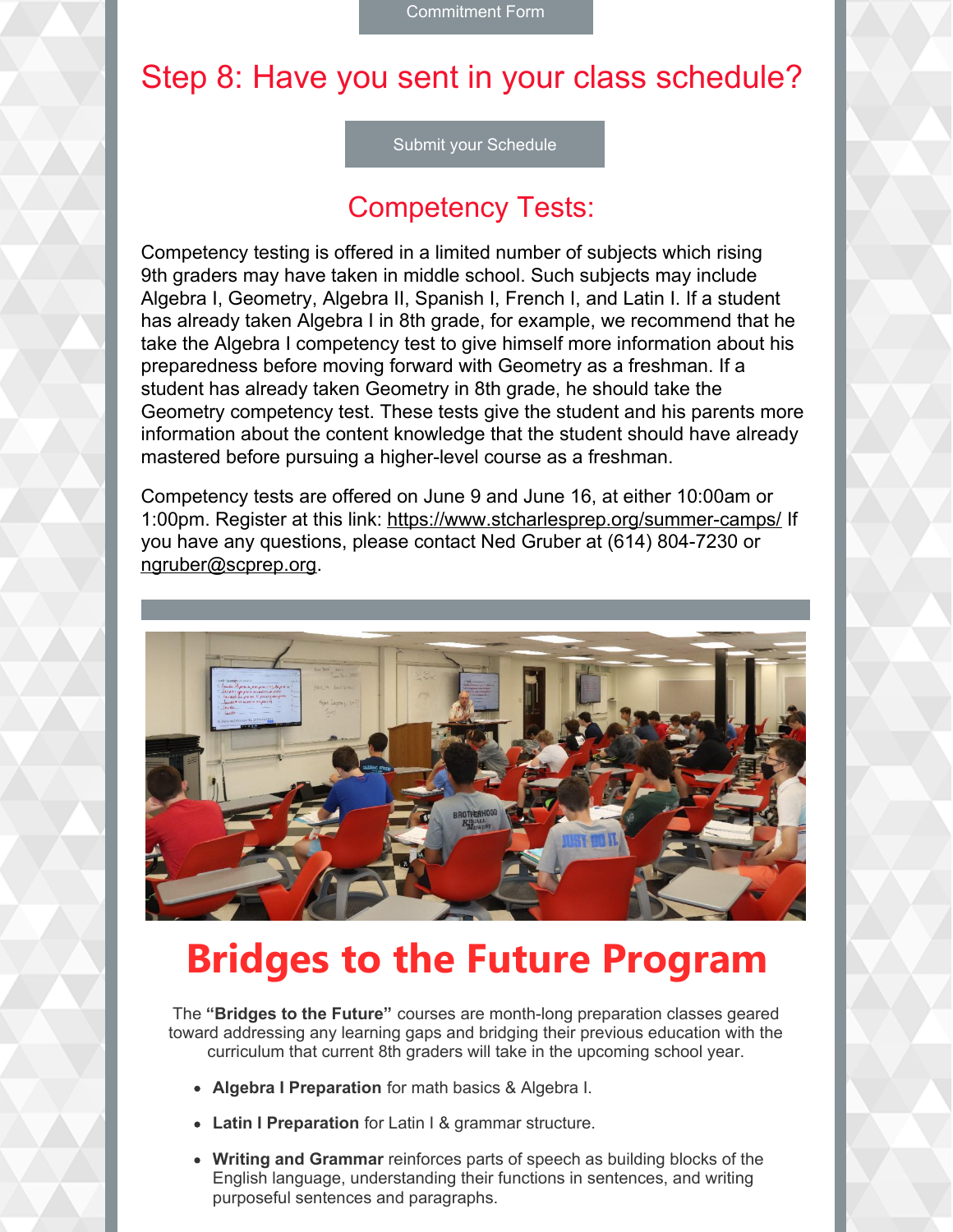These courses are a great way to get ready for classes your freshman year at St. Charles, start to get to know some of your incoming classmates, and meet faculty and staff here at the school!

#### **Summer Class Programs [Registration](https://www.stcharlesprep.org/summer-camps/)**

Several students each summer have to miss a few Bridges to the Future classes for various reasons (vacations, sports competitions, camps, family reunions, etc.). We still highly recommend taking these courses even if you need to miss a few days. We live stream and record our lessons on a learning management system called Canvas so that students can follow along with class even if they are away from school. Students will make summer Canvas accounts a few days before classes begin--more details will be sent to those who register for courses, and we will make sure on the first day of classes that everyone can access Canvas. If you are going to miss the first day of class and have any trouble making the summer Canvas account after directions are sent to you, please contact Ned Gruber at (614) 804-7230 or [ngruber@scprep.org](http://ngruber@scprep.org). We will get you set up with an account in advance so that you can get off on the right start and follow along with classes.

## **FALL SPORT INFORMATION**



WATER POLO Water Polo will be starting practice 8/1 as competition will start that week. We will of course take anyone after that 8/1 start date, but would love to get as many participants in the pool as possible at 8/1! Polo makes NO cuts and all are welcome, regardless of swimming ability!

For more information, contact Coach Andrew Hoffman [WaterPoloCoach@scprep.org](mailto:waterpolocoach@scprep.org)



#### **CROSS COUNTRY**

Captain Practices will start June 13th at 9am-10:30am at St. Charles and will be held Monday-Friday.

All questions should be directored toward the Captain Parent: Kevin Sage [sagekevj@gmail.com](mailto:sagekevj@gmail.com) or 614-270-8261.



**GOLF** Any students interested in playing golf in the Fall for St. Charles, please contact coaches Brian Unk [\(brian.unk@gmail.com](mailto:brian.unk@gmail.com)) or Rick Thomas [\(r9thomas@gmail.com](mailto:r9thomas@gmail.com)) for more information. Tryouts start August 1st, voluntary summer practices will start around July 10th.



**FOOTBALL** Weight lifting starts on**June 6th**.

If you are interested and would like to know more information about the football program, contact Coach Hocker. [dhocker@scprep.org](mailto:dhocker@scprep.org).



**SOCCER** Conditioning for Soccer starts **June 6th**.

If you are interested and would like more information please contact Coach Vonau. [soccercoach@scprep.org](mailto:soccercoach@scprep.org)

Not a Cardinal Connection subscriber? Click **[here](https://www.stcharlesprep.org/admissions-2/future-cardinal-email-list/)** to sign up!